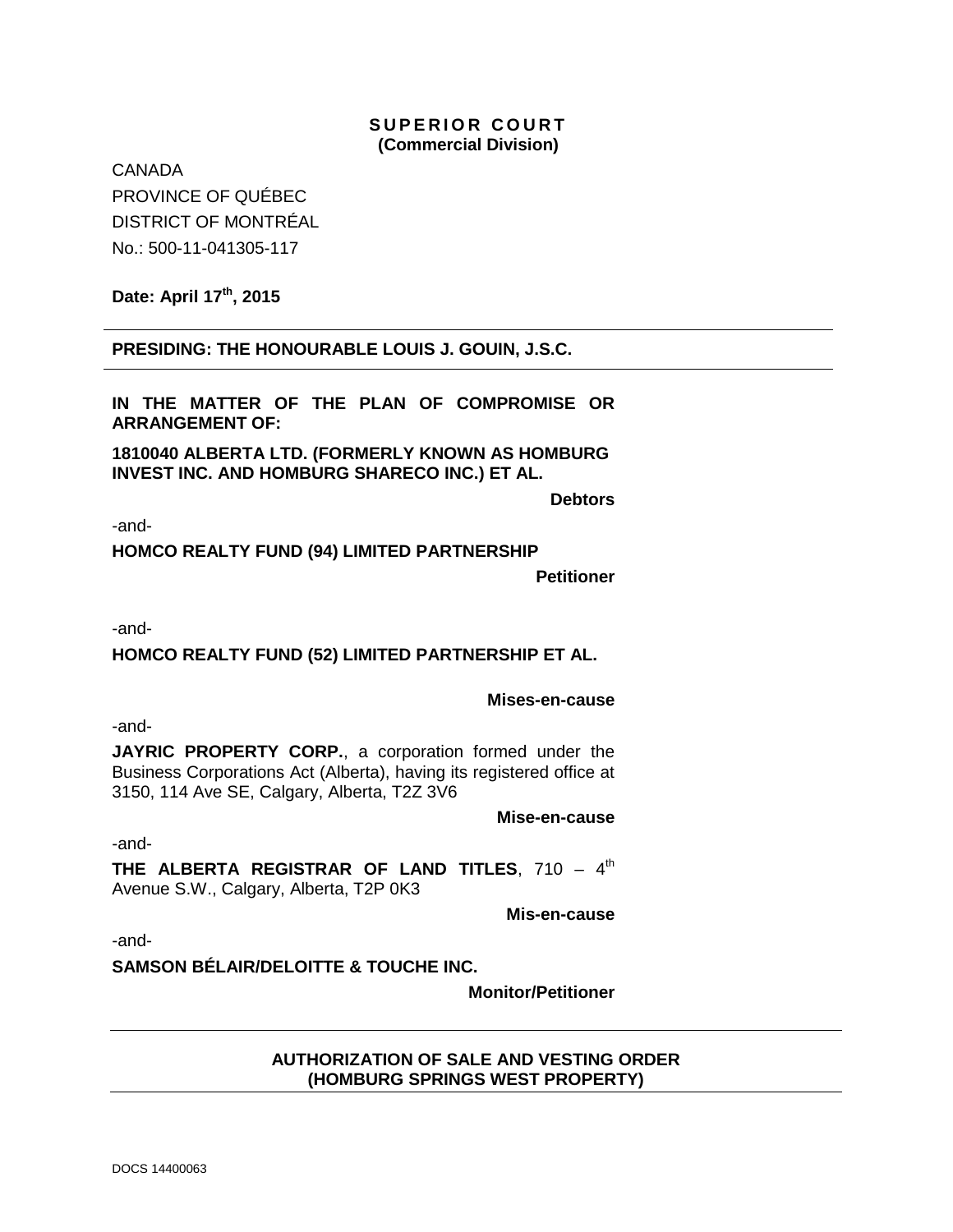[1] On reading the *Motion for an Authorization of Sale and a Vesting Order (Homburg Springs West Property)* (the "**Motion**"), and the affidavit and the exhibits in support thereof and the  $40<sup>th</sup>$  Report of the Monitor;

### **FOR THESE REASONS, THE COURT:**

- [2] **GRANTS** the Motion;
- [3] **DECLARES** that the service of the Motion constitutes good and sufficient service on all persons and further **DECLARES** that the Petitioners are relieved of any other requirements for service of the Motion;
- [4] **DECLARES** that all capitalized terms not otherwise defined herein shall have the meaning ascribed to them in the Motion;
	- [5] **RATIFIES** the "Irrevocable Offer to Purchase" (the "**Homco 94 Offer**") dated February 24, 2015 between the Monitor on behalf of HII (94) GP Inc. ("**HII (94) GP**"), in its capacity as general partner of Homco Realty Fund (94) Limited Partnership ("**Homco 94**"), and Telsec Property Corporation ("**Telsec**"), filed as Exhibit M-1 to the Motion, as amended by a Waiver of Conditions and Amending Agreement entered into as of April 2, 2015 filed as Exhibit M-2 to the Motion, in respect of the following lands:

| Meridian 5 Range 1 Township 26                    |         |                 |                      |
|---------------------------------------------------|---------|-----------------|----------------------|
| Section 10                                        |         |                 |                      |
| <b>Quarter North West</b>                         |         |                 |                      |
| Containing 64.7 Hectares (160 Acres) More or Less |         |                 |                      |
| <b>Excepting Thereout:</b>                        |         |                 |                      |
| Plan                                              | Number  | <b>Hectares</b> | Acres (More or Less) |
| Road Widening                                     | 8210192 | 0.415           | 1.03                 |
| Subdivision                                       | 1011386 | 0.809           | 2.00                 |
| Condominium                                       | 1011388 | 7.292           | 18.02                |
| <b>Excepting Thereout All Mines and Minerals</b>  |         |                 |                      |

together with any buildings, structures and fixed improvements situated thereon (collectively, the "**Lands**");

- [6] **PRAYS ACT** of the assignment of Telsec's right, title, and interest in and to the Homco 94 Offer to Jayric Property Corp. ("**Jayric**") pursuant to an Assignment of and Assumption Agreement entered into as of April 2, 2015, filed as Exhibit M-3 to the Motion;
- [7] **AUTHORIZES** and **APPROVES** the sale, transfer and assignment of the Lands to Jayric or its nominee (the "**Purchaser**") in accordance with the terms of the Homco 94 Offer (the "**Homco 94 Conveyance**") and **AUTHORIZES** HII (94) G.P., for and behalf of Homco 94, and Samson Bélair/Deloitte & Touche Inc., in its capacity of Monitor to the Debtors and without any personal or corporate liability (the "**Monitor**") to take any and all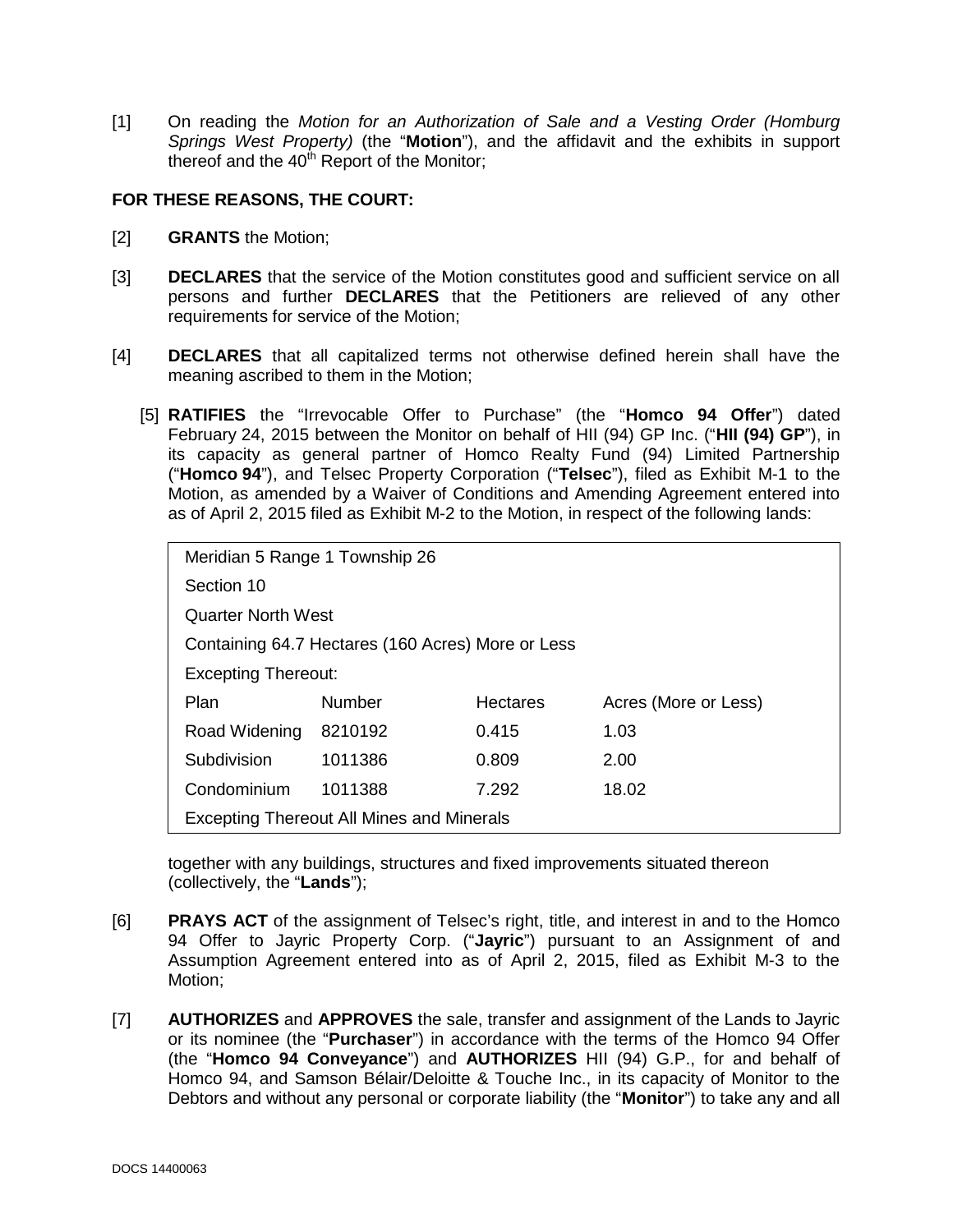actions necessary to proceed with the Homco 94 Conveyance to the Purchaser of the Lands including, without limiting the generality of the foregoing, to execute any and all documents that may be necessary or useful to the consummation of such sale of the Lands (the "**Homco 94 Transaction**");

- [8] **ORDERS** and **DECLARES** that upon the delivery of a Monitor's certificate to the Purchaser confirming payment of the full purchase price contemplated by the Homco 94 Transaction and that any conditions precedents thereto have been satisfied or waived (the "**Monitor's Certificate**"), which Monitor's Certificate shall be delivered and filed in this Court record forthwith after confirmation by Homco 94 and the Purchaser of payment of the full purchase price contemplated by the Homco 94 Transaction and the closing of the Homco 94 Transaction, all of Homco 94's rights, titles and interests in and to the Lands shall vest absolutely in the Purchaser, free and clear of and from any and all security interests (whether contractual, statutory, or otherwise), mortgages, hypothecs, trusts or deemed trusts (whether contractual, statutory, or otherwise), liens, executions, levies, charges, or other financial or monetary claims, whether or not they have attached or been perfected, registered or filed and whether secured, unsecured or otherwise including, without limiting the generality of the foregoing, all charges, security interests or claims evidenced by registrations on any other personal property registry system or land title system (all of which are collectively referred to as "**Encumbrances**"), other than the "**Permitted Encumbrances**" listed in Schedule I of the Order to be rendered (the "**Permitted Encumbrances**"). For greater certainty, **ORDERS** that all of the Encumbrances affecting or relating to the Lands, other than the Permitted Encumbrances, are hereby expunged and discharged as against the Lands;
- [9] **ORDERS** that upon the delivery of a certified copy of this Order and of the Monitor's Certificate to the Registrar of the Alberta Land Titles Office (the "**Registrar**") and a written request from the Purchaser's counsel to do so, the Registrar shall:
	- (a) Cancel certificates of title number 121 130 591 in respect of the Lands (the "**Old Title**"); and
	- (b) Issue a new certificate of title in respect of the Lands in the name of the Purchaser (the "**New Title**"), which shall include only the Permitted Encumbrances listed in Schedule I to this Order.
- [10] **ORDERS** that the Registrar shall perform the steps specified in paragraph 8 of this Order:
	- (a) In the order specified in paragraph 8 of this Order; and
	- (b) Notwithstanding the requirements of section 191(1) of the *Land Titles Act*, R.S.A. 2000, c. L-4.
- [11] **ORDERS** that, upon the Registrar completing the steps identified in paragraph 10 of this Order, the Registrar shall forthwith make available to Homco 94 and the Purchaser a certified copy of the New Title.
- [12] **ORDERS** that the proceeds from the Homco 94 Transaction shall stand in the place and stead of the Lands, net of closings costs including real estate commissions, taxes, legal, conveyancing costs and other usual closing costs (the "**Net Proceeds**"), and that from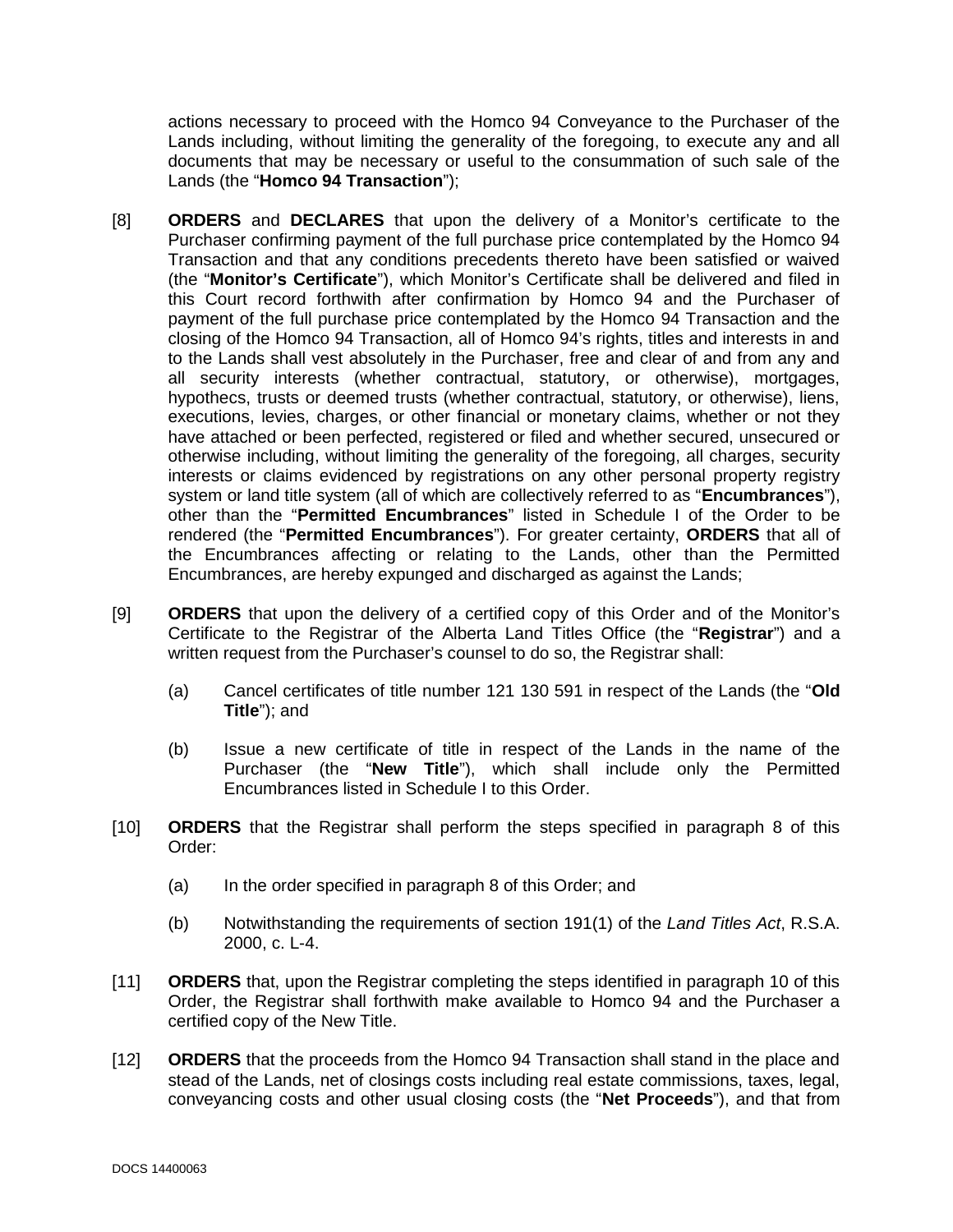and after the delivery of the Monitor's Certificate any Encumbrances (subject to same being finally determined pursuant to the Claims Process Order rendered by this Court on April 30, 2012, as amended and supplemented from time to time), other than the Permitted Encumbrances, shall attach to the Net Proceeds from the sale of the Lands with the same priority as they had with respect to the Lands immediately prior to the sale, as if the Lands had not been sold and remained in the possession or control of the person having that possession or control immediately prior to the sale;

- [13] For greater certainty, **ORDERS** that the Net Proceeds shall stand in the place and stead of the Lands and any holder of the Encumbrances ("**Encumbrancers**") may assert their claims against the Net Proceeds with the same right and priority that the Encumbrancers had against the Lands immediately prior to this Order, as if the Lands had not been sold and had remained in the possession and control of Homco 94;
- [14] **PRAYS ACT** of the fact the Net Proceeds of the Homco 94 Transaction will be held by the Monitor and distributed at a time to be determined, in accordance with creditors' respective ranks and applicable law;
- [15] **DECLARES** that the Order sought constitutes the only authorization required to proceed with the Homco 94 Transaction and the Homco 94 Conveyance and, for greater certainty, **DECLARES** that the parties involved in the Homco 94 Transaction are exempted from requiring or obtaining any formal valuation or authorization that may have been required from any person or authority whatsoever;
- [16] **DECLARES** that this Order shall have full force and effect in all of the provinces and territories in Canada;
- [17] **REQUESTS** the aid and recognition of any Court or administrative body in Canada (including, without limitation, the Alberta Court of Queen's Bench), or elsewhere, to act in aid of and to be complementary to this Court in carrying out the terms of the Order;
- [18] **THE WHOLE** without costs.

**LOUIS J. GOUIN, J.S.C.**